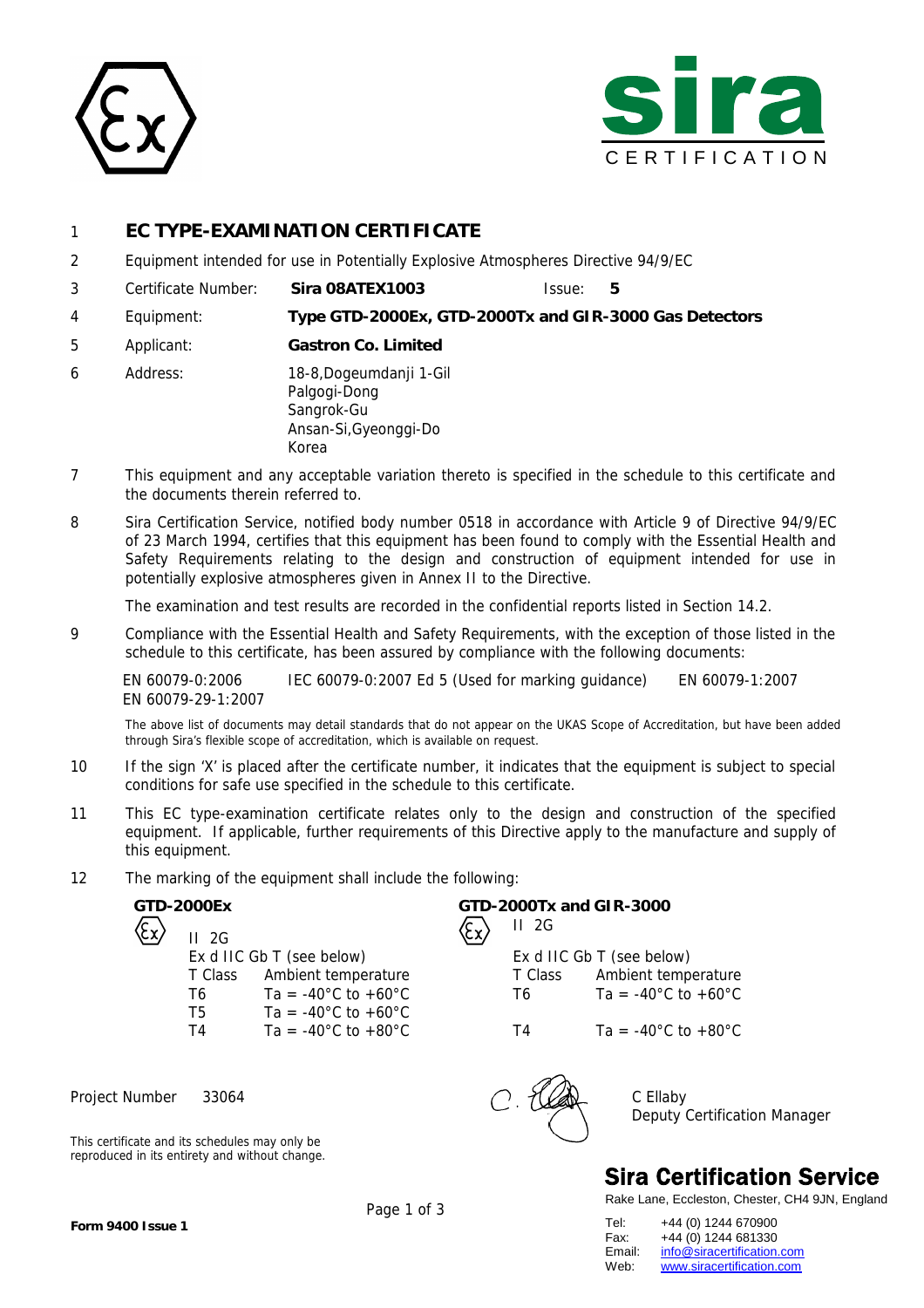



#### **SCHEDULE**

### **EC TYPE-EXAMINATION CERTIFICATE Sira 08ATEX1003**

**Issue 5**

#### 13 **DESCRIPTION OF EQUIPMENT**

The GTD-2000Ex Combustible Gas Detector consists of an enclosure, Type GDH-1000 (Sira 08ATEX1305U), fitted with a Type GSA860Ex gas sensor (Sira 08ATEX1304U). The enclosure is also fitted with associated circuitry, termination facilities and a display visible through the GDH-1000 window. Cable entry is by means of the suitably certified cable entry device fitted into the GDH-1000 threaded aperture. The device is rated up to 24 V and 200 mA.

The GTD-2000Tx Toxic Gas Detector consists of an enclosure, Type GDH-1000 (Sira 08ATEX1305U), fitted with a Type GSA860Tx gas sensor (Sira 08ATEX1304U). The enclosure is also fitted with associated circuitry, termination facilities and a display visible through the GDH-1000 window. Cable entry is by means of the suitably certified cable entry device fitted into the GDH-1000 threaded aperture. The device is rated up to 24 V and 150 mA.

**Variation 1** - This variation introduced the following changes:

i. The introduction of the GIR-3000 Gas Detector that comprises an enclosure, Type GDH-2000 (Sira 08ATEX1305U), fitted with a Type GSA920 Infra Red Combustible Gas Sensor (Sira 08ATEX1304U). The enclosure is also fitted with associated circuitry, termination facilities and a display visible through the GDH-2000 window. Cable entry is by means of the suitably certified cable entry device fitted into the GDH-2000 threaded aperture. The device is rated up to 400 mA @ 24 Vdc.

**Variation 2** - This variation introduced the following changes:

i. The Type GTD-2000Ex, GTD-2000Tx and GIR-3000 Gas Detectors utilise either the component approved Type GDH-1000 or GDH-2000 Enclosures, this variation recognises the introduction to use the optional material of construction (Stainless Steel) for these enclosures.

**Variation 3** - This variation introduced the following changes:

i. Following appropriate assessment the Type GTD 2000Ex Gas Detector was approved for use in the following ambient temperature ranges with temperature classes as specified below:

| <b>Temperature Class</b> | <b>Ambient temperature</b>              |
|--------------------------|-----------------------------------------|
| T6                       | Ta = $-40^{\circ}$ C to $+60^{\circ}$ C |
| T5.                      | Ta = $-40^{\circ}$ C to $+60^{\circ}$ C |
| TΔ                       | Ta = $-40^{\circ}$ C to $+80^{\circ}$ C |

ii. The applicants address was changed from 75-10 Palgok 2-Dong, Sangrok-Gu, Ansan City, Kyunggi-Do to 18-8,Dogeumdanji 1-Gil, Palgogi-Dong, Sangrok-Gu, Ansan-Si,Gyeonggi-Do.

**Variation 4** - This variation introduced the following changes:

i. Following appropriate assessment, the Type GTD-2000Tx and GIR-3000 Gas Detectors were approved for use in the following ambient temperature ranges with temperature classes as specified below: The marking was amended accordingly.

| Temperature Class | Associated ambient temperature (°C)     |
|-------------------|-----------------------------------------|
|                   | Ta = $-40^{\circ}$ C to $+60^{\circ}$ C |
|                   | Ta = $-40^{\circ}$ C to $+80^{\circ}$ C |

This certificate and its schedules may only be reproduced in its entirety and without change.

# **Sira Certification Service**

Rake Lane, Eccleston, Chester, CH4 9JN, England

| +44 (0) 1244 670900        |
|----------------------------|
| +44 (0) 1244 681330        |
| info@siracertification.com |
| www.siracertification.com  |
|                            |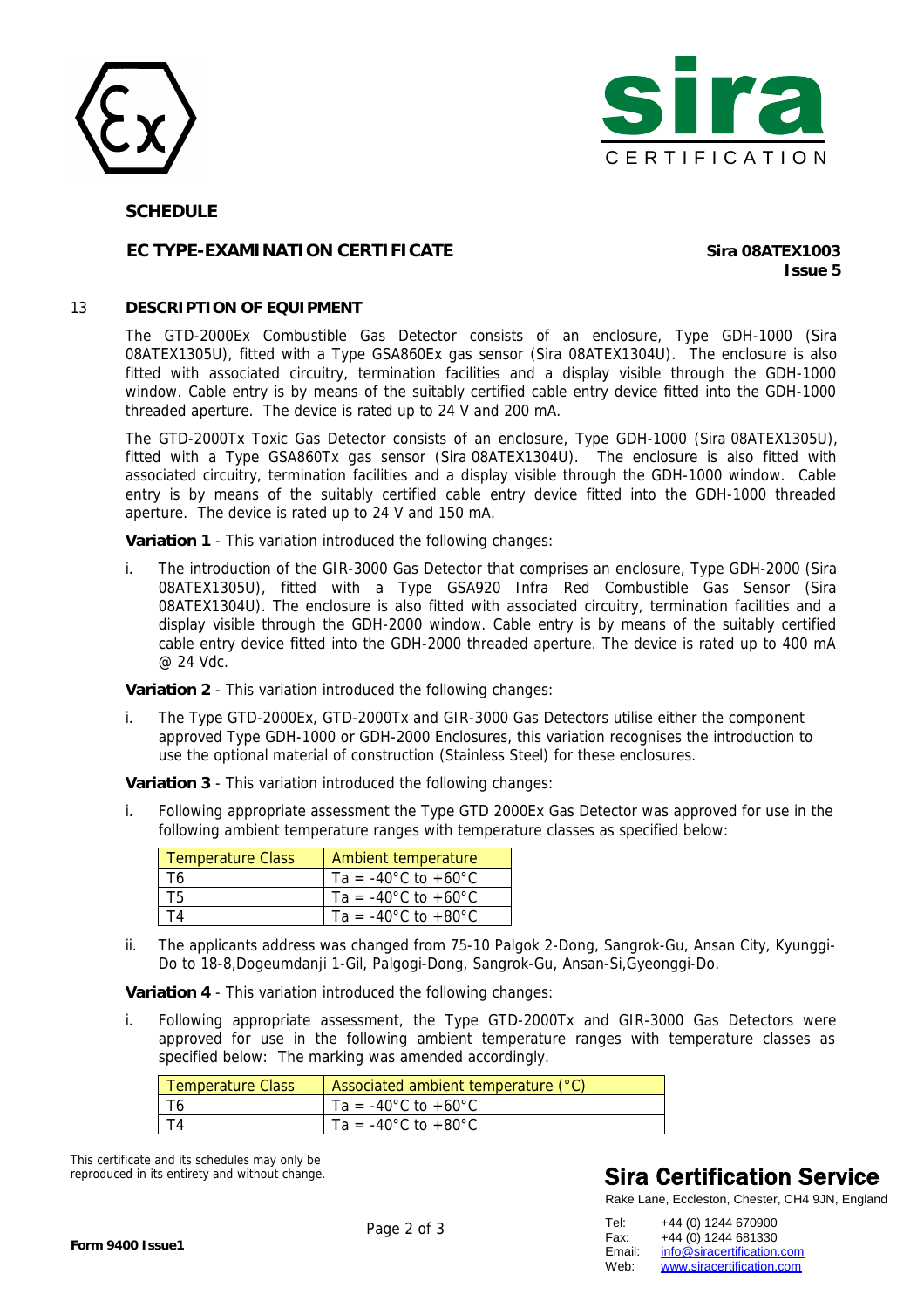



#### **SCHEDULE**

### **EC TYPE-EXAMINATION CERTIFICATE** *Sira 08ATEX1003*

**Issue 5**

**Variation 5** - This variation introduced the following changes:

i. Following appropriate assessment to demonstrate compliance with the requirements of the EN 60079 series of standards, the documents previously listed in section 9 of the certificate, EN 61779-1:2000 and EN 61779-4:2000, were replaced by EN 60079-29-1:2007.

#### 14 **DESCRIPTIVE DOCUMENTS**

14.1 **Drawings** 

Refer to Certificate Annexe.

#### 14.2 **Associated Sira Reports and Certificate History**

| <b>Issue</b> | Date            | Report no. | Comment                               |
|--------------|-----------------|------------|---------------------------------------|
| $\Omega$     | 6 November 2008 | R51A16417C | The release of the prime certificate. |
|              | 20 January 2009 | R51L19237A | The introduction of Variation 1.      |
|              | 14 March 2013   | R30238A/00 | The introduction of Variation 2.      |
|              | 20 January 2014 | R29972A/00 | The introduction of Variation 3.      |
|              | 17 March 2014   | R29972B/00 | The introduction of Variation 4.      |
| 5            | 31 March 2014   | R33064A/00 | The introduction of Variation 5.      |

### 15 **SPECIAL CONDITIONS FOR SAFE USE** (denoted by X after the certificate number)

None

#### 16 **ESSENTIAL HEALTH AND SAFETY REQUIREMENTS OF ANNEX II** (EHSRs)

The relevant EHSRs that are not addressed by the standards listed in this certificate have been identified and individually assessed in the reports listed in Section 14.2.

#### 17 **CONDITIONS OF CERTIFICATION**

- 17.1 The use of this certificate is subject to the Regulations Applicable to Holders of Sira Certificates.
- 17.2 Holders of EC type-examination certificates are required to comply with the production control requirements defined in Article 8 of directive 94/9/EC.

This certificate and its schedules may only be reproduced in its entirety and without change.

# **Sira Certification Service**

Rake Lane, Eccleston, Chester, CH4 9JN, England